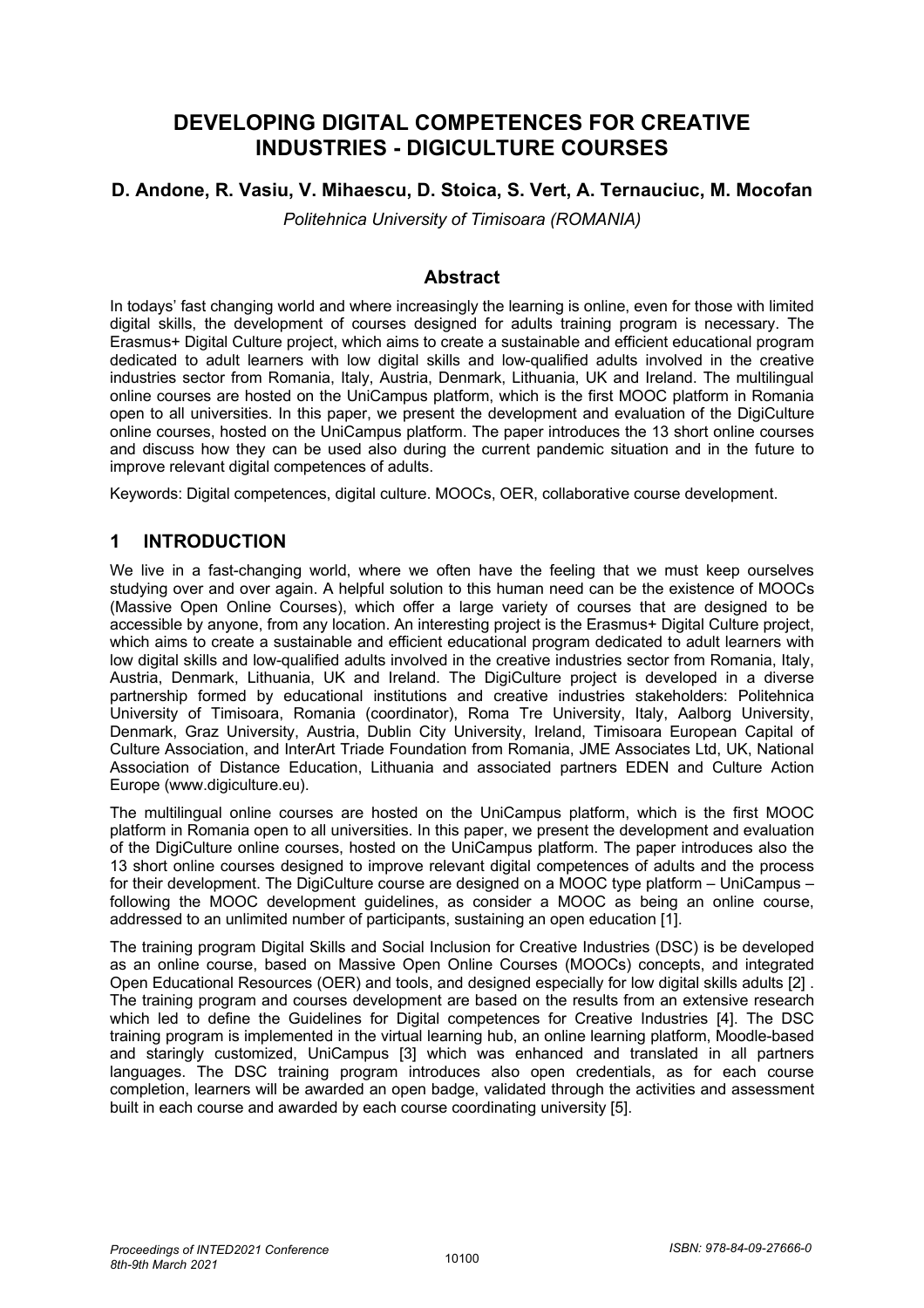# **2 METHODOLOGY**

# **2.1 DSC Methodology**

The development of the Guidelines for Digital competences for Creative Industries started from the general framework "DigComp 2.1: The Digital Competence Framework for Citizens" [6], and focused on the five digital competency dimensions described in the framework:

- 1 Information and data literacy
- 2 Communication and collaboration
- 3 Digital content creation
- 4 Safety
- 5 Problem solving.

Despite the usefulness of the DigiComp 2.1 framework, it does not provide specific directions regarding the role of these skills in the Creative industries sector (which is the focus of the DigiCulture project). For this reason, further research was conducted in order to understand how the five general digital competency dimensions, described in the DigiComp 2.1 framework, could be better contextualized and understood in the CI sector. This research consisted of a systematic literature review and quantitative surveys (n=148) and interviews (n=21) conducted with a sample of stakeholders from the CI sector – the results are published in [4].

Digital Skills for Culture Course is designed based on Conole's 7Cs Framework of Learning Design [7], using innovative methods such as the MOOC Design Canvas [8], "Learning through Design" [9] . Principles will included "sMOOC Step by Step", but also take into consideration quality standards (Quality Assurance Subjects Benchmark Statements and the framework of European Cooperation on Adult Learning Policy and the Quality Assurance in Non- Formal Adult Education [10] and national regulations regarding adult education) - as a free Massive Open Online Course – MOOC based on Open Educational Resources (OER) [11] [12] .

The courses promote an innovative approach that includes several methods of learning design, familiar to the university partners who all have experience in online course design, in MOOCs development and in providing support in blended learning.

We expect that this course will have an impact at different levels on the learners - as well as improving their digital skills, it will introduce adult learners to self-regulated learning by rethinking the assessment process. By scaffolding their further development, it will also increase the success rate for cultural actors from vulnerable socio-economic classes (who can have better access to know-how).

# **2.2 International collaborative course development**

The course development is based on collaborative course development process [13] at international level, as each of the course is developed by a team of professors from at least 2 partner universities and creative industries organization or institution, coordinated by an experienced professor from a leading university which coordinates the whole process, different internal evaluation stages, content, course content production and assessment. In our methodology, the extent of collaboration depends on the degree of course development and revision required, the nature of the established relationship between the faculty member and designer, and the level of experience of the faculty member.

The design team composed of project partners encouraged the exploration of various teaching and learning models and leverage digital tools to create an adapted and personalized learning experience for adults, supporting networked learning and reflection.

The new principles, which are now implemented in courses for digital skills designed for continuing education include: new course materials using simple terminology, multimedia examples, interactive online activities, real-life problem-based exercises, building e-portfolios, e-assessment and peer-topeer assessment, reflection in blogs, but also are using existing OERs and examples provided by the cultural and creative industries organizations or institutions. The courses are built to encourage collaborative learning by including discussion forums, wikis and teamwork activities [14].

Based on our previous experience each course is designed to provide learners with a clear course map, with milestones and "must do's", and a schedule with tasks, assignments. These are planned as to increase the perception of learners as active participants in the course, with the final purpose to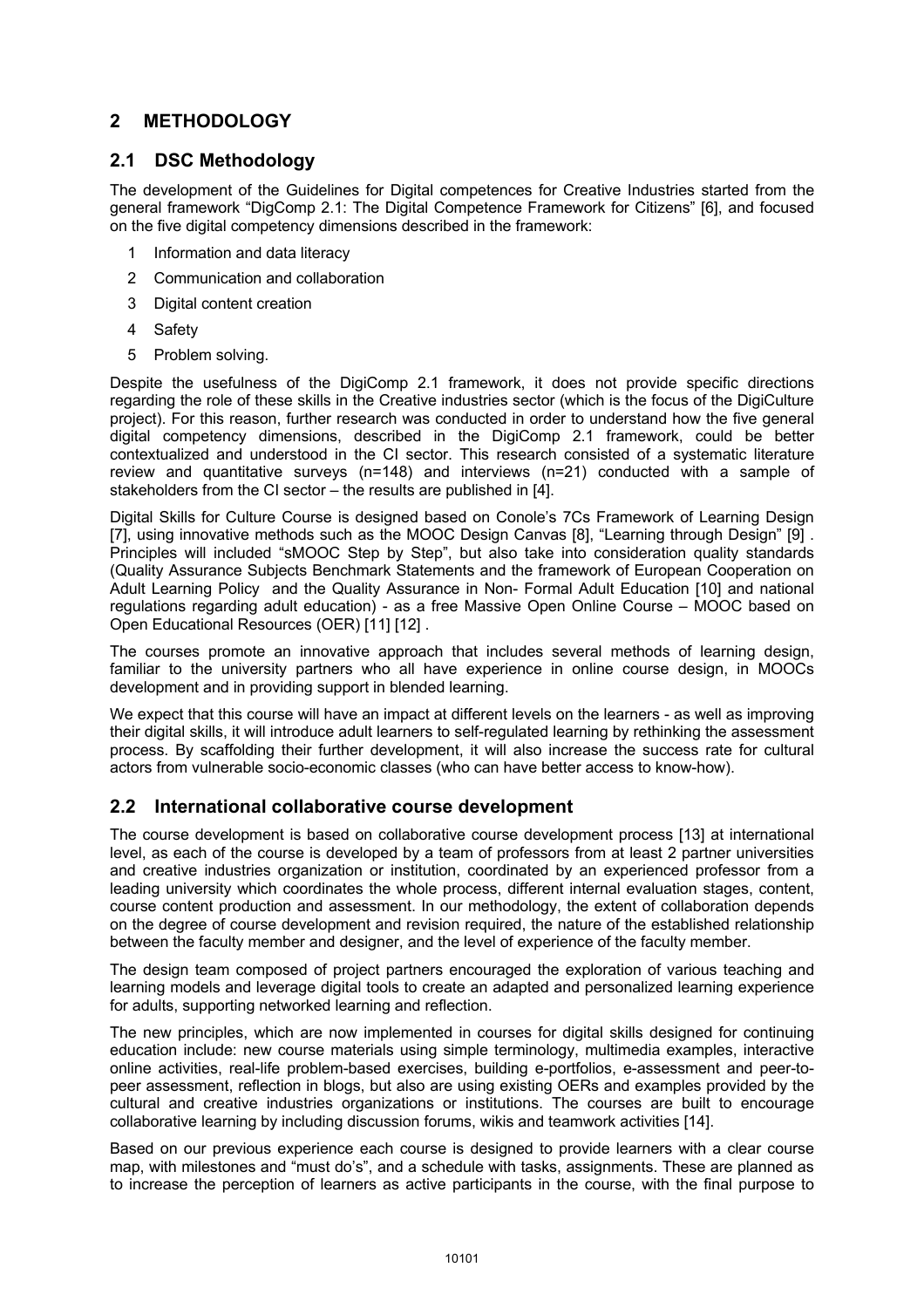improve their engagement in order to avoid drop-out and to empower them to become independent learners.

The course development process implied the following steps:

- 1 refine the course goals, design the concept and curricula for the whole DSC training program with diverse activities to foster digital skills.
- 2 define and design each course modules.
- 3 design, develop each course module content using new materials, existing and producing new OERs,
- 4 develop evaluation and assessment methods and tools,
- 5 adapt the course materials from English into national languages,
- 6 refine the course after the MOOC piloting phase 1.

At each development step, the contribution of cultural and heritage experts from the cultural and creative industries organizations or institutions were used to assess the validity and quality of the materials proposed.

This paper analyses the DSC training program course development and the evaluation performed in Romania with the contribution of cultural and heritage experts from the cultural and creative industries organizations or institutions.

# **3 RESULTS**

### **3.1 Digital Skills for Culture Courses**

All project partners were involved to build a valid curriculum, by refining the course goals, in order to fit the latest digital media innovations and requirements of the cultural sector, to include the Guidelines and design the concept and curricula for the Digital Skills for Culture Courses as a unified training program. Each course module is planned to respond to one or two competences DigComp2.0 [6] and to cover the transversal competences of communication and collaboration.

The Curricula for the Digital Skills for Culture training program is:

- 1 The Internet, World Wide Web and introduction to the digital world
- 2 Digital content & Publishing
- 3 Data Protection and Open Licenses
- 4 Digital Curation Digital Libraries and Museums
- 5 Digital Safety, Security and Ethics
- 6 Digital storytelling
- 7 Social media for culture
- 8 Digital audiences, Digital analytics
- 9 Augmented and Virtual Reality Immersive experiences
- 10 Mobile Apps and Mobile User Experience
- 11 Digital management in culture
- 12 Digital Communication & Presentations
- 13 Online and mobile digital media tools (audio-video)

In the collaborative course development process, each stage was evaluated. Based on the DSC agreed curricula discussed with the cultural stakeholders, the partners developed in more detail each course module syllabus to ensure that the modules do not overlap with each other, and that the course as a whole covers all the important areas for building up digital skills for the culture and heritage sector.

Each course syllabi contains information about: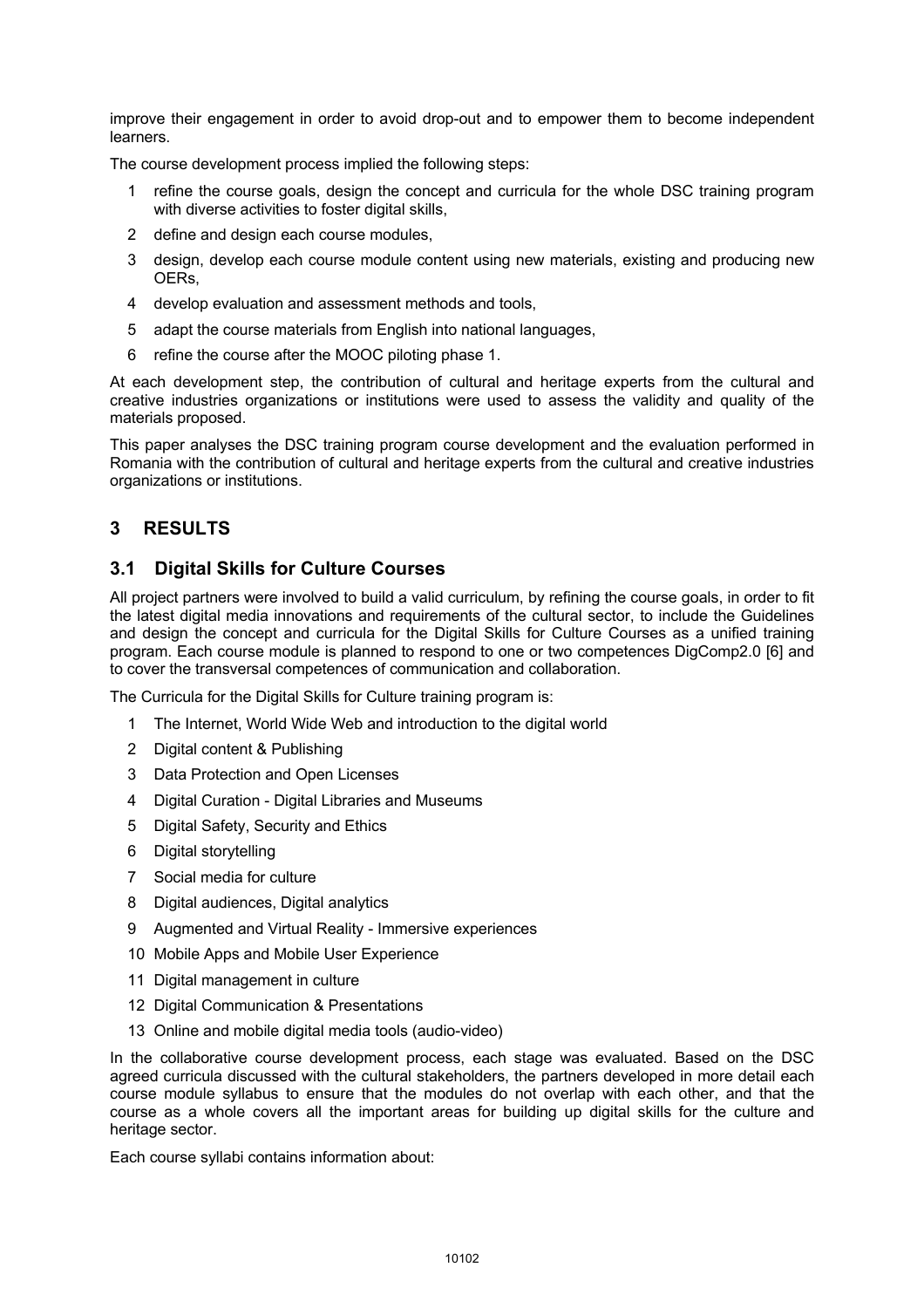- General information about the course Title of the course; Course leader: University/ Faculty/ department; Course authors; Training level; Course duration; Course target group;
- Competencies acquired through the course General competencies; Digital competencies based on DigComp 2.1;
- Course Objective; Course prerequisites and connection; Course learning outcomes; Course Content, estimated Learning Hours, Type;
- Activities; Case study title and short description (Number of hours, Type, Language / Country, URL );
- External OERs; Evaluation and assessment; DigiCulture Course Badge; References, Bibliography.

The course curricula and syllabi were evaluated in interviews and face-to-face survey, during several workshops in Rome, Dublin and in Graz, workshop in Timisoara with more than 50 stakeholders from Creative industries. The results are included in the new syllabi and into the development of course modules.

# **3.2 Digital Skills for Culture Syllabus Evaluation**

This paper analyses the DSC training program course development and the evaluation performed in Romania with the contribution of cultural and heritage experts from the cultural and creative industries organizations or institutions.

The evaluation was performed using two methods: experts' interview and focus groups. Next, we present the results for the evaluation of each of the 13 course modules, course content and tools to be used for activities, examples or assignments.

The evaluation was performed in December 2019 – January 2020 and it was done using face-to-face interviews, online interviews and focus group. The participants are from Romania, mainly from Timisoara, and represent several creative industries and all levels of employment – self-employed, curator, up to manager position. The experts' profile can be seen in Figure 1.

WORKING AREAS of Creative Industries (please select all those that applied to your



*Figure 1 The experts' profile*

For each of the 13 course modules syllabus (with information on course content, applications and tools, OERs), based on a Lickert-scale answers with "a scale 1 to 5 1 = never,  $5 = \text{daily}$ ,  $0 = 1$  do not know" we asked two questions:

- How often do you use it?
- How important is it for your work?

activity/profession/work environment):

- We present here some of the results of this evaluation.

For the module "The Internet, World Wide Web and introduction to the digital world", results are presented in figure 2. The experts declared that the most used tools are Google Drive, user-generated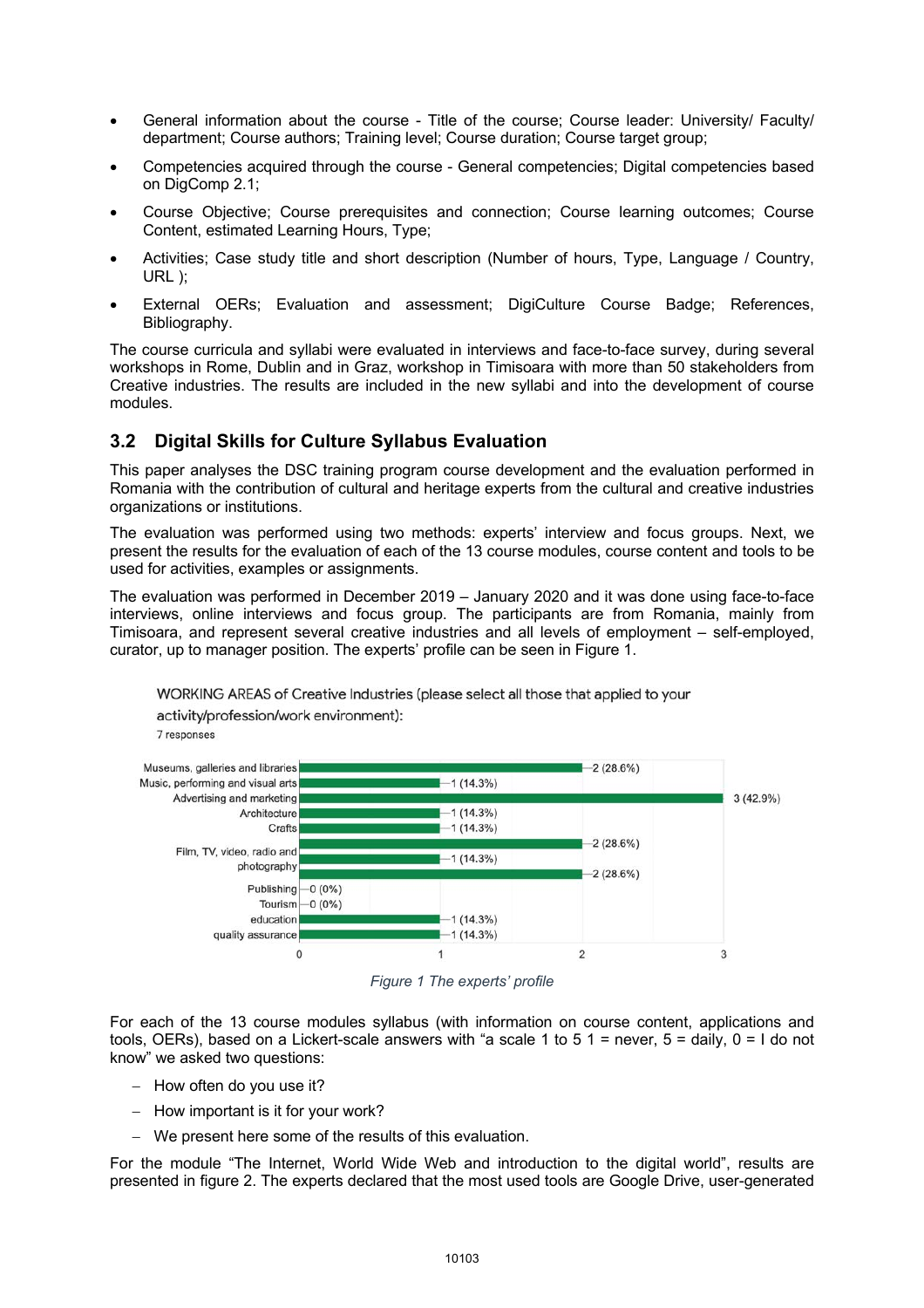content apps, searching the web and other Google apps while the less used are explanations to cables and connections, archive.org and menti.com. In terms of importance, Google Docs, online searching, user-generated content apps and basic hardware and connection knowledge are deemed most important, while menti.com and archive.org are considered less important.



*Figure 2 How often the tools included in module 'The Internet, World Wide Web and introduction to the digital world' are used*

For the module Digital content & Publishing the results are presented in Figure 3. The most important tools are considered by the experts, repositories and online libraries, eBooks, various media contents and newsletters while the less important are considered the tutorials for Wikipedia, DRM and Medium. Most used are by far repositories and online libraries, while less used are DRM and Wikipedia.



*Figure 3 How important are the tools for the creative stakeholder work, included in module 'Digital content & Publishing'* 

For the Module "Data Protection and Open Licenses", the results are presented in Figure 4. The most used tools by the creative stakeholders are all related to open licenses (Creative Commons) while the less used are the definitions of each CC licence, which intrigued us. Also, with low scores was the risk of vendor lock-in. Most important was considered the topic on Privileges for the cultural sector, attaching CC licenses, GDPR, open licenses and copyright. Less important were detailed explanations of various licenses and also the international framework.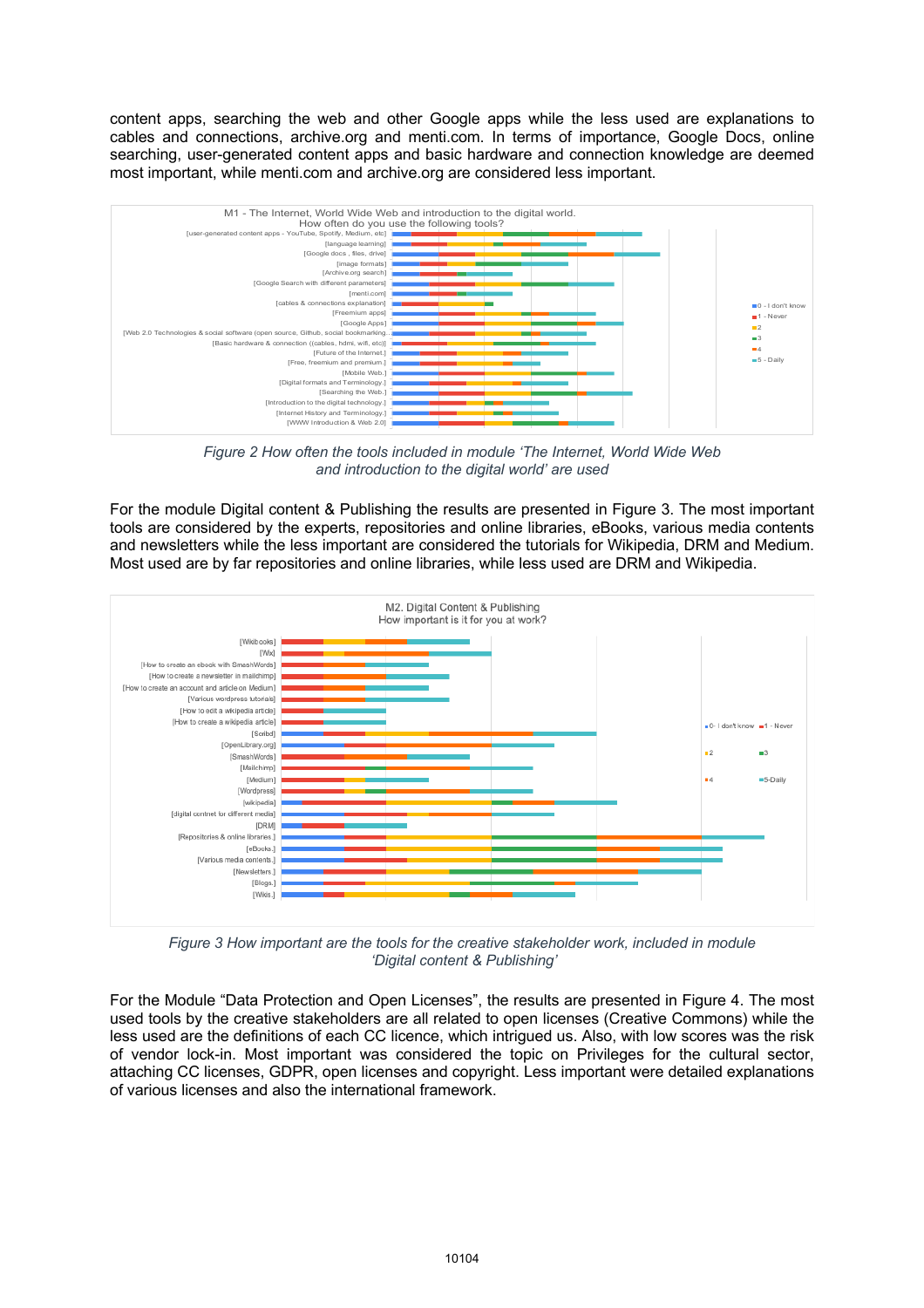

*Figure 4 How often the tools included, included in Data Protection and Open Licenses are used*

For the Module Digital Curation - Digital Libraries and Museums the results are presented in Figure 5. Based on experts evaluation, the most used tools in their work are sharing of online collections, digitisation and virtual exhibitions. The less used tools from the one we asked about are Omeka, GAMS, Qlone and Knightslab tools. Most important is considered the digitisation, data models, metadata and standards while less important are Omeka, GAMS and Qlone.



*Figure 5 How often the tools included, included in Digital Curation - Digital Libraries and Museums are used*

For the Module Digital Safety, Security and Ethics the results are presented in figure 6. This was considered an important module by the creative industries stakeholders, they considered the most important the need for tutorials on social media settings, cookies and privacy tools for browsers. The lowest in importance is the overview of digital SSE. From all modules, here we had the lowest scores in term of frequency of use. Most used are protecting yourself and your work together with ethical practices and tools on social media and online. Less used are the overview and principles of SSE.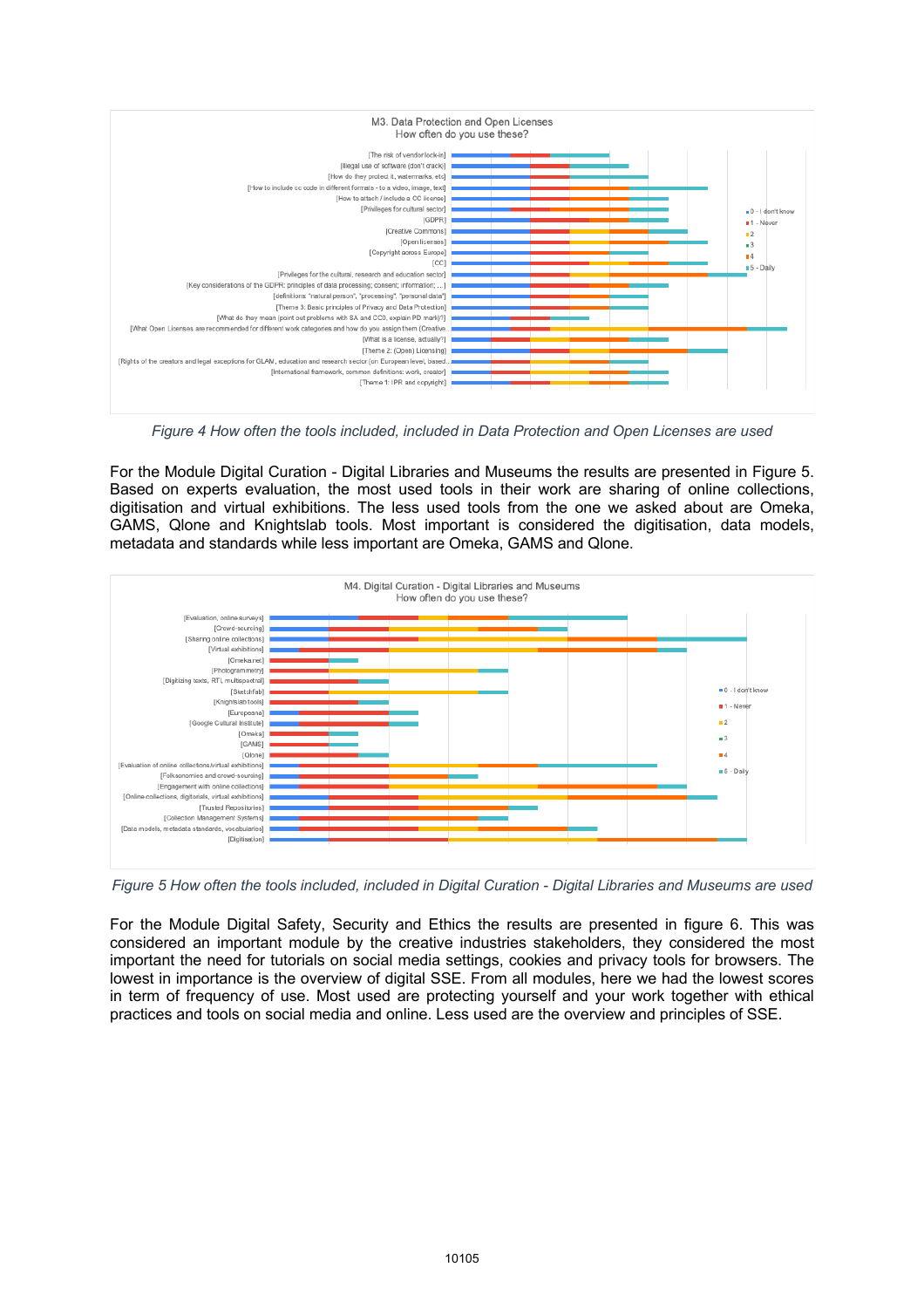

*Figure 6 How important are the tools for the creative stakeholder work, included in module 'Digital Safety, Security and Ethics'* 

For the Module Augmented and Virtual Reality - Immersive experiences the results are presented in Figure 7. Most used by the creative industries experts are the creation of interactive VR scenes, creation and exploration of a VR scene and also the VR/AR case studies while less used is Vizor. Most important topics are considered to be the AR/VR case studies, creating and exploring a VR scene but also making this scene interactive and the less important are considered Visor and HP Reveal Studio.



*Figure 7 How often the tools included, included in Augmented and Virtual Reality - Immersive experiences are used*



*Figure 8 How often the tools included, included in Online and mobile digital media tools (audio-video) are used*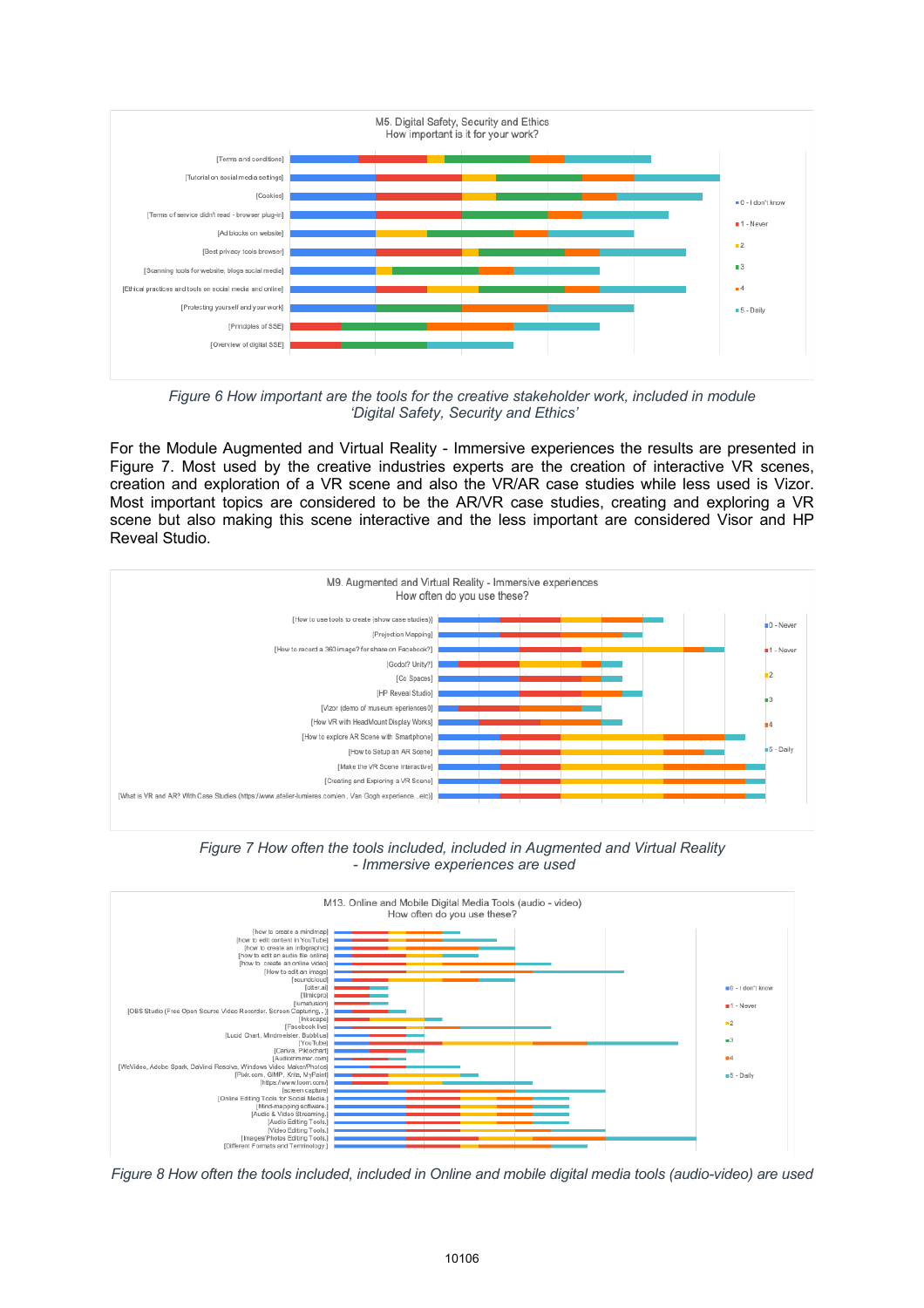For the Module Online and mobile digital media tools (audio-video) the results are presented in Figure 8. The highest scores were received by Image editing tools and YouTube. The lowest score for use was received by otterai, filmicpro, lumafusion and Audiotrimmer. Most important tools are image editing ones, screen capturing and YouTube tutorials while less important are considered OBS Studio, filmicpro and lumafusion.

Overall, all participants were interested in taking a course such as those designed by DigiCulture, with their main aim to understand better how to promote their work online, also in compliance to legal regulations.

The DSC training program based on the 13 MOOC courses is now fully integrated in the Virtual Learning Hub as an online component on UniCampus learning environment and easy-to-access features in the mobile app.

# **4 CONCLUSIONS**

Successful courses require careful planning and continual revision. It is important to define successful strategies and collect feedbacks from learners taking the course. Course planning is a continual process in which all the steps above are strongly connected, and it will undergo continuous revision during the piloting activity. In this paper we present the evaluation process of the 13 syllabuses, course structure and content for the MOOC courses part of the training program Digital Skills and Social Inclusion for Creative Industries (DSC). The courses development combined several innovative instructional methods by using international collaborative course development process, exploration of various teaching and learning models, and leverage digital tools, OERs and study cases provided by the cultural and creative industries organizations or institutions. As an immediate result of this process we can identify an increase of the courses quality, the interaction and the breadth of the study cases and tools presented, as well as building of a learning community formed by university professors, cultural actors and creative industries stakeholders.

### **ACKNOWLEDGEMENTS**

The research presented in this paper was partially funded by the European Union through the Erasmus+ DigiCulture 'Improving the Digital Competences and Social Inclusion of Adults in Creative Industries' project grant no. 2018-1-RO01-KA204-049368.

# **REFERENCES**

- [1] R. Vasiu and D. Andone, 'OERs and MOOCs—The Romanian experience', in *2014 International Conference on Web and Open Access to Learning (ICWOAL)*, 2014, pp. 1–5.
- [2] 'Digital Culture Erasmus+ European Project Improving the Digital Competences and Social Inclusion of Adults in Creative Industries'. https://digiculture.eu/en/ (accessed Jan. 14, 2021).
- [3] D. Andone, A. Ternauciuc, R. Vasiu, V. Mihaescu, and S. Vert, 'DigiCulture-an open education environment for digital skills', in *2020 IEEE 20th International Conference on Advanced Learning Technologies (ICALT)*, Jul. 2020, pp. 24–26, doi: 10.1109/ICALT49669.2020.00014.
- [4] A. Poce, 'Information and data literacy skills development in Creative Industries Adult Education: the Digiculture project', *Pedagog. OGGI*, vol. 17, no. 2, Art. no. 2, Dec. 2019, Accessed: Jan. 13, 2021. [Online]. Available: https://ojs.pensamultimedia.it/index.php/siped/article/view/3659.
- [5] B. I. Hougaard and H. Knoche, 'Stars, Crests and Medals: Visual Badge Design Framework to Gamify and Certify Online Learning', in *Interactivity, Game Creation, Design, Learning, and Innovation*, Cham, 2020, pp. 406–414, doi: 10.1007/978-3-030-53294-9\_29.
- [6] S. Carretero Gomez, R. Vuorikari, and Y. Punie, 'DigComp 2.1: The Digital Competence Framework for Citizens with eight proficiency levels and examples of use', Publications Office of the European Union, EUR - Scientific and Technical Research Reports, 2017. doi: 10.2760/38842 (online).
- [7] G. Conole, 'Integrating OER into Open Educational Practices', in *Open Educational Resources and Change in Higher Education: Reflections from Practice*, Vancouver, British Columbia, Canada: Commonwealth of Learning, 2012, pp. 111–124.